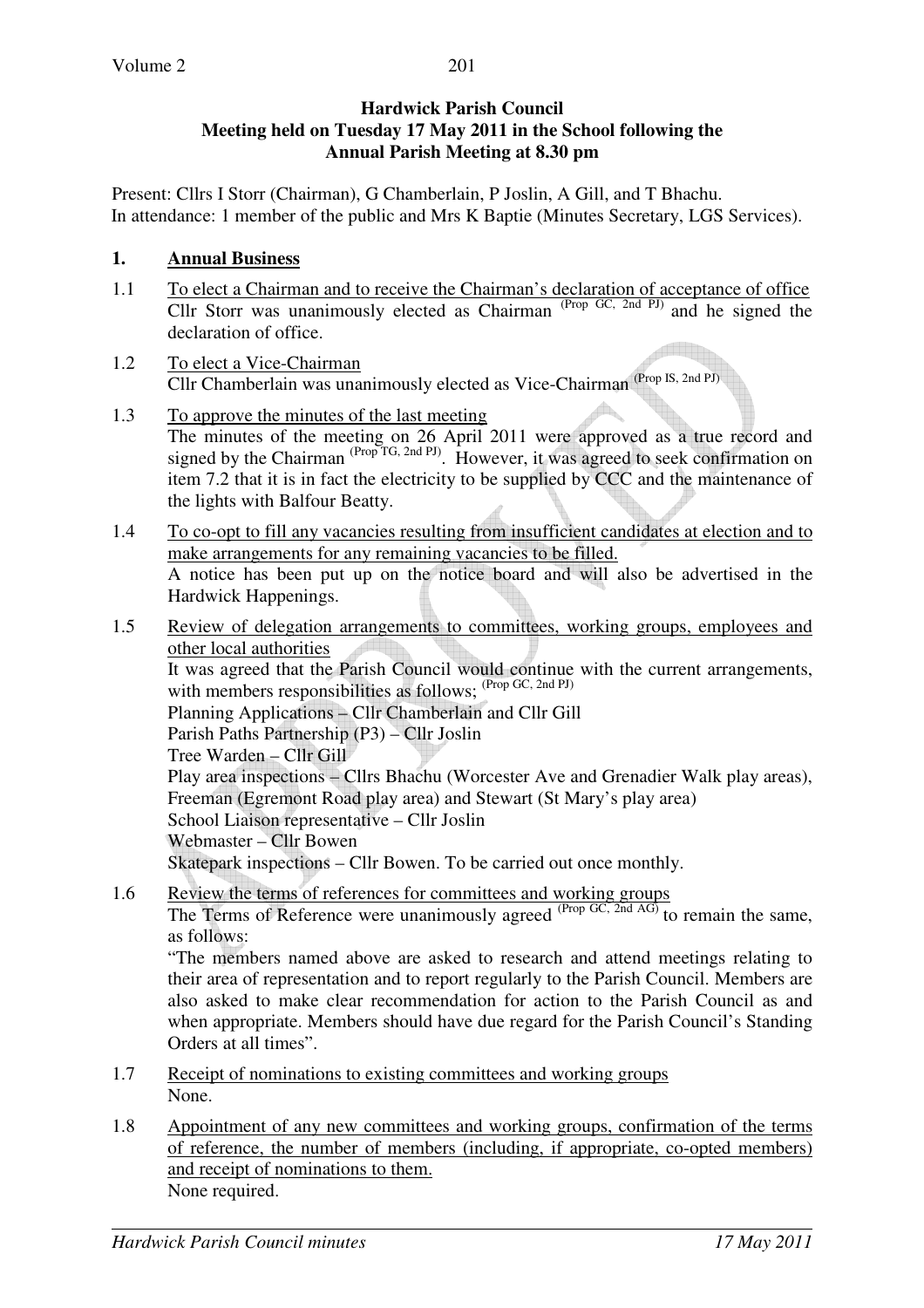- 1.9 Review and adoption of appropriate standing orders, financial regulations and risk assessment arrangements Reviewed and no changes required to any of the key policies. The implications of the Equalities Act 2010 was noted.  $(\text{Prop CG}, \text{2nd PI})$
- 1.10 Review of arrangements, including any charters, with other local authorities and review of contributions made to and expenditure incurred by other local authorities. Parish Paths Partnership is the only agency services and it was agreed that this will continue. (Prop CG, 2nd AG)
- 1.11 Review of representation on or work with external bodies and arrangements for reporting back Parish Paths Partnership and School Liaison are the only arrangements with external bodies and it was agreed that this will continue. ts.  $^{(Prop \, GC, 2nd \, PJ)}$
- 1.12 Review of inventory of land and assets These were noted, reviewed and approved. (Prop TB, 2nd AG)
- 1.13 Review and confirmation of arrangements for insurance cover in respect of all insured risks

 The offer of a 3yr long term agreement, with 16 months cover for the price of 12 months, in the first year, and a saving in the region of 12% was considered and it was agreed to accept the offer. The premium for the pavilion revaluation was also  $accepted.$  (Prop GC, 2nd AG)

- 1.14 Review of the Council's complaints procedure The policy was agreed with no change. (Prop AG, 2nd TB)
- 1.15 Review of the Council's procedures for handling requests made under the Freedom of Information Act 2000 and the Data Protection act 1998 Following a review of the above, it was agreed to include the following wording into the Freedom of Information policy;- 'This Parish Council will endeavour to make as much information as possible available under this scheme however, on occasion other Acts such as the Data Protection Act or the exemptions in the Freedom of Information Act have to be considered prior to information being released and sometimes it may be necessary for information to be withheld or redacted.'
- 1.16 Review of the Council's policy for dealing with the press/media It was agreed to continue as at present which is detailed in standing orders.
- 1.17 Setting the dates, times and place of ordinary meetings of the full Council Meetings will continue to be held on the fourth Tuesday in the month at 7.45pm in the School or in the pavilion when the School is unavailable. The date and time of the following meeting is to be noted at the bottom of the agenda.  $(\text{Prop Pl}, \text{2nd TB})$
- 1.18 Review of dispensations required under the Code of Conduct to enable the Council to conduct its business None required.
- **2. Apologies for absence and declarations of interest** Apologies were received from Cllrs Freeman and Stewart and Bowen (out of parish), and from County Councillor Fiona Whelan. There were no declarations of interest.

Comments and observations from members of the public and from the County and District Councillors

A resident raised his concerns about the decking that has been put down at the Blue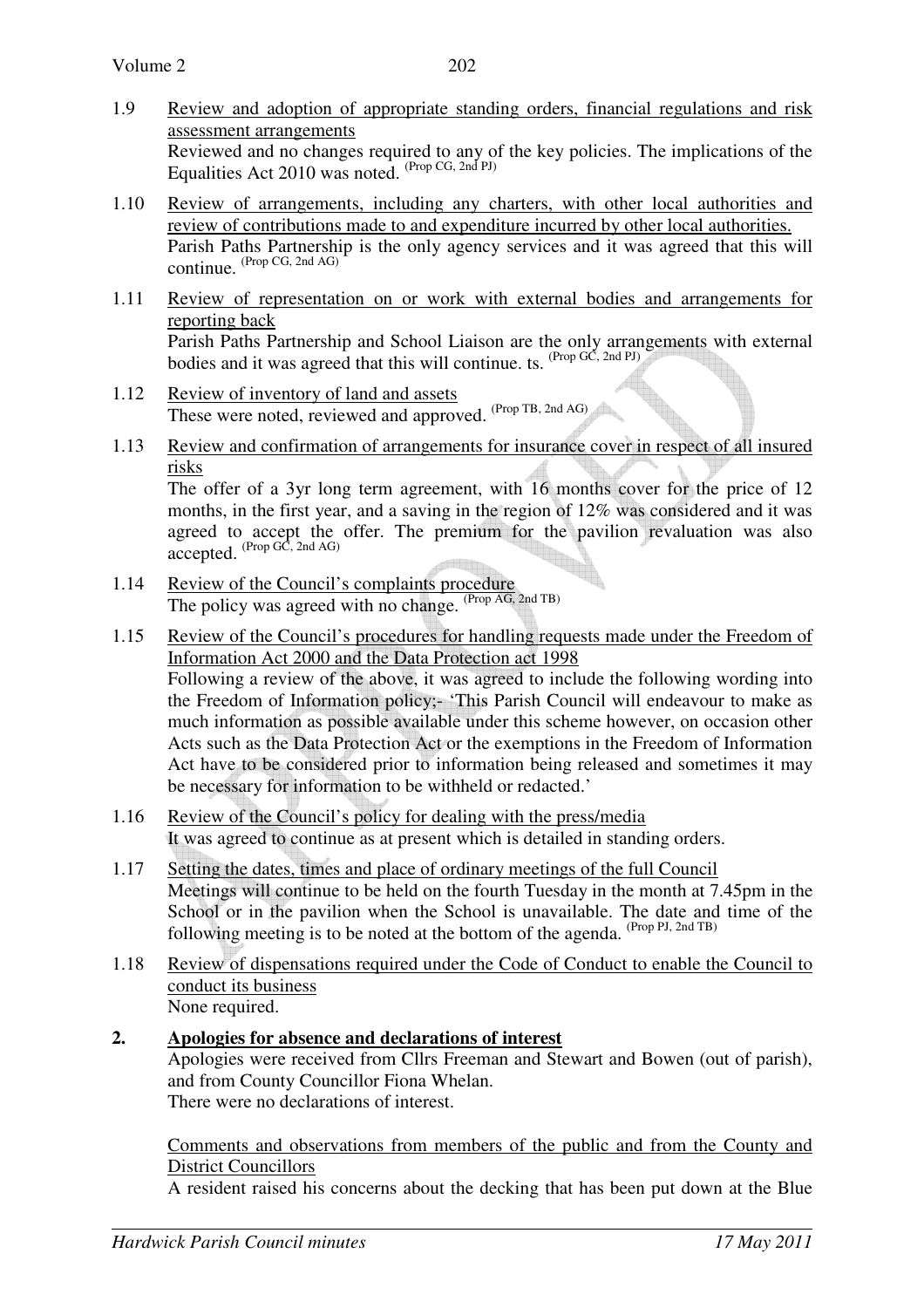Lion pub next door to him as it enables the pub customers to look into his kitchen. The Blue Lion has since applied for retrospective planning permission. The Parish Council suggested that he contacted Cllr Jim Stewart and ask him to 'call it in' and ask for it to be put before the Planning Committee. The resident also expressed concerns about a forthcoming live music event at the pub, which is in a residential area. The Parish Council suggested that he raise his concerns with the Environmental Health dept.

## **3. Matters arising and carried forward from the last or previous meeting**

3.1 Litter bin provision

 It was agreed to place an order for 3 large Glasdon litter bins. Two of which are to be situated at the recreation ground and one at Grenadier Walk at a cost of approximately £100 each, and £75 each for installation.  $^{(Prop \, GC, 2nd \, PJ)}$ 

# **4. Correspondence/communications received**

- 6.1 Resident request for dogs bins along St Neots Road
	- The Parish Council agreed that there was a need for a dog litter bin in this area and would like to order one from ESPO at a cost of approximately £62, plus installation costs of approximately £75. It was decided that the bin should be situated on St Neots Road, about 50yds before the  $1<sup>st</sup>$  bungalow after the long hedge. (Prop AG, 2nd GC)
- 4.2 Resident request for hedge maintenance adj to a property in Cambridge Road Cllr Gill has looked at the hedge and agreed that it did indeed need cutting back in height and width.

Concern was also raised over a hedge (boundary of the Recreation Ground) near 105 Limes Rd, near the footpath that runs through to Egremont Rd. The Parish Council would like the work on both hedges to be put in hand as soon as possible.

- 4.3 Resident vandalism at Egremont Road play area This was noted and the repairs are in hand.
- 4.4 CCC application for Civil Parking Cllr Chamberlain has offered to look into this and email his report to the other members before the next meeting.

### **5. Planning applications and decision notices**

- 5.1 Planning applications received since the last meeting
- 5.1.1 S/00703/11/CC Hardwick School Erection of temporary classrooms The letter from Capita Symonds was read out and it was has agreed to respond that it is still the opinion of Hardwick Parish Council that these temporary classrooms should be sited at a Cambourne school.

# **6. Members reports and items**<br>**6.1 P3** including grant application

P3 including grant application

 Following Cllr Joslin's recommendation it was agreed that the Parish Council would apply for the P3 grant and join the scheme.

 Quotes being sought for some new signs for the Millennium path. Cllr Joslin reported she had again raised her concerns about the condition of the path which is increasingly difficult to walk due to nettles and thistles, and a badger set. It was decided that the first course of action is to establish who owns the land and who is responsible for clearing it. She will write to Peter Gaskin or Kate Day at CCC to see if they know, and then the Parish Council will write to the owners asking them to cut it back.

### **7. Finance, risk assessment and procedural matters**